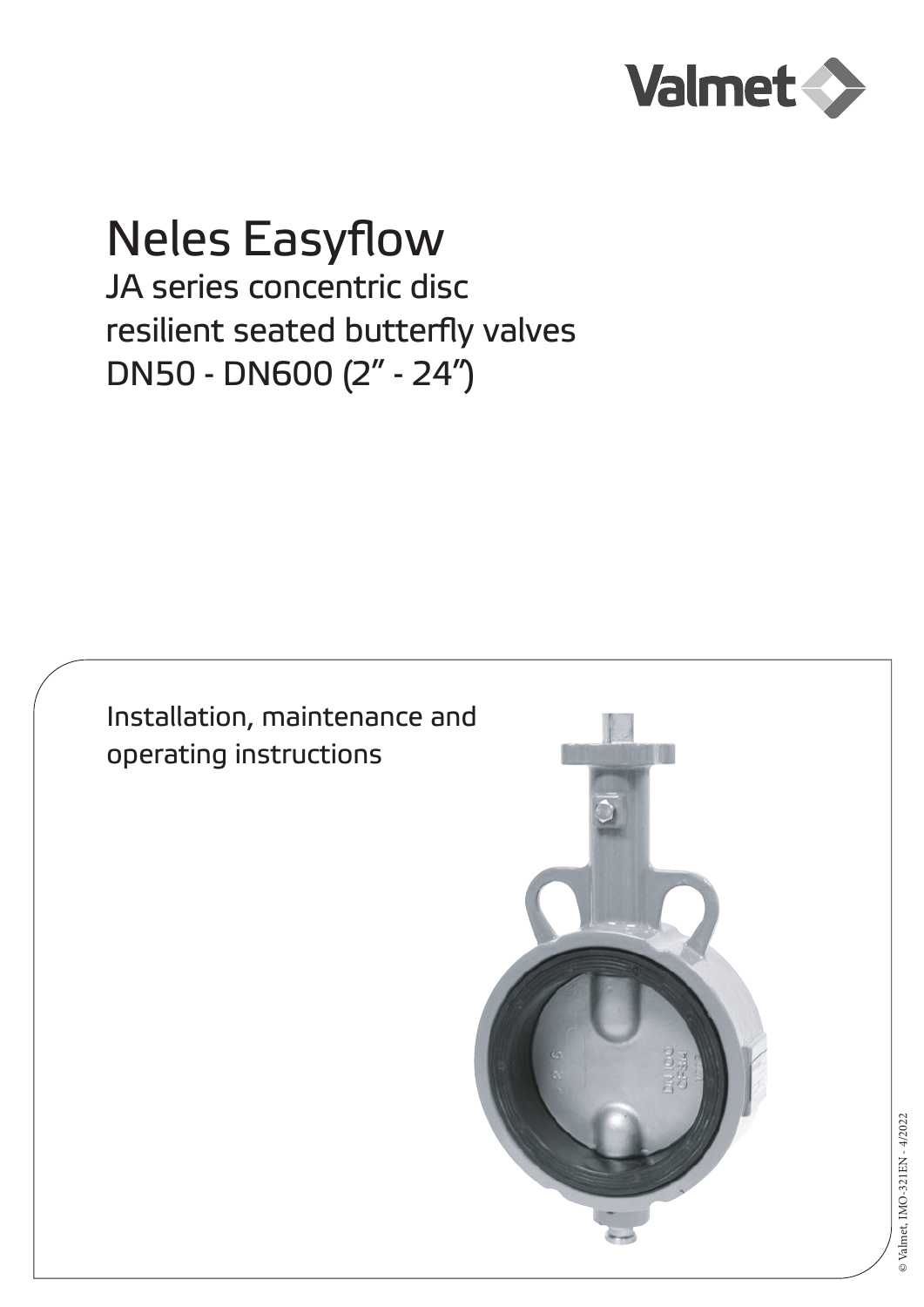# Table of contents

| <b>GENERAL</b>                              | 3              |
|---------------------------------------------|----------------|
| Scope of the Manual                         | 3              |
| Wafer Body Design                           | 3              |
| <b>Valve Markings</b>                       | 3              |
| <b>Safety Precautions</b>                   | $\overline{3}$ |
| <b>TRANSPORTATION</b><br><b>AND STORAGE</b> | 3              |
| INSTALLATION                                | 4              |
| General                                     | $\overline{4}$ |
| Installing in the Pipeline                  | $\overline{4}$ |
| Flange bolt size and length tables          | 5              |
| Flange bolt tightening torque               | $\overline{7}$ |
| Operation and Actuator                      | $\overline{7}$ |
| Commissioning                               | $\overline{7}$ |
| MAINTENANCE                                 | 7              |
| General                                     | 7              |
| <b>Actuated Valve</b>                       | $\overline{7}$ |
| Valve Removal                               | 8              |
| Valve Disassembly                           | 8              |
| <b>Checking Parts</b>                       | 8              |
| <b>Valve Assembly</b>                       | 8              |
| <b>Testing the Valve</b>                    | 9              |
| <b>ACTUATOR</b>                             | 9              |
| <b>Actuator Mounting Instructions</b>       | 10             |
| <b>SERVICE / SPARE PART</b>                 | 10             |
| <b>EXPLODED VIEW</b>                        | 12             |
| <b>TYPE CODE</b>                            | 13             |

#### **READ THESE INSTRUCTIONS FIRST!**

#### **SAVE THESE INSTRUCTIONS!**

These instructions provide information about safe handling and operation of the valve.

If you require additional assistance, please contact the manufacturer or manufacturer's representative.

Addresses and phone numbers are printed on the back cover.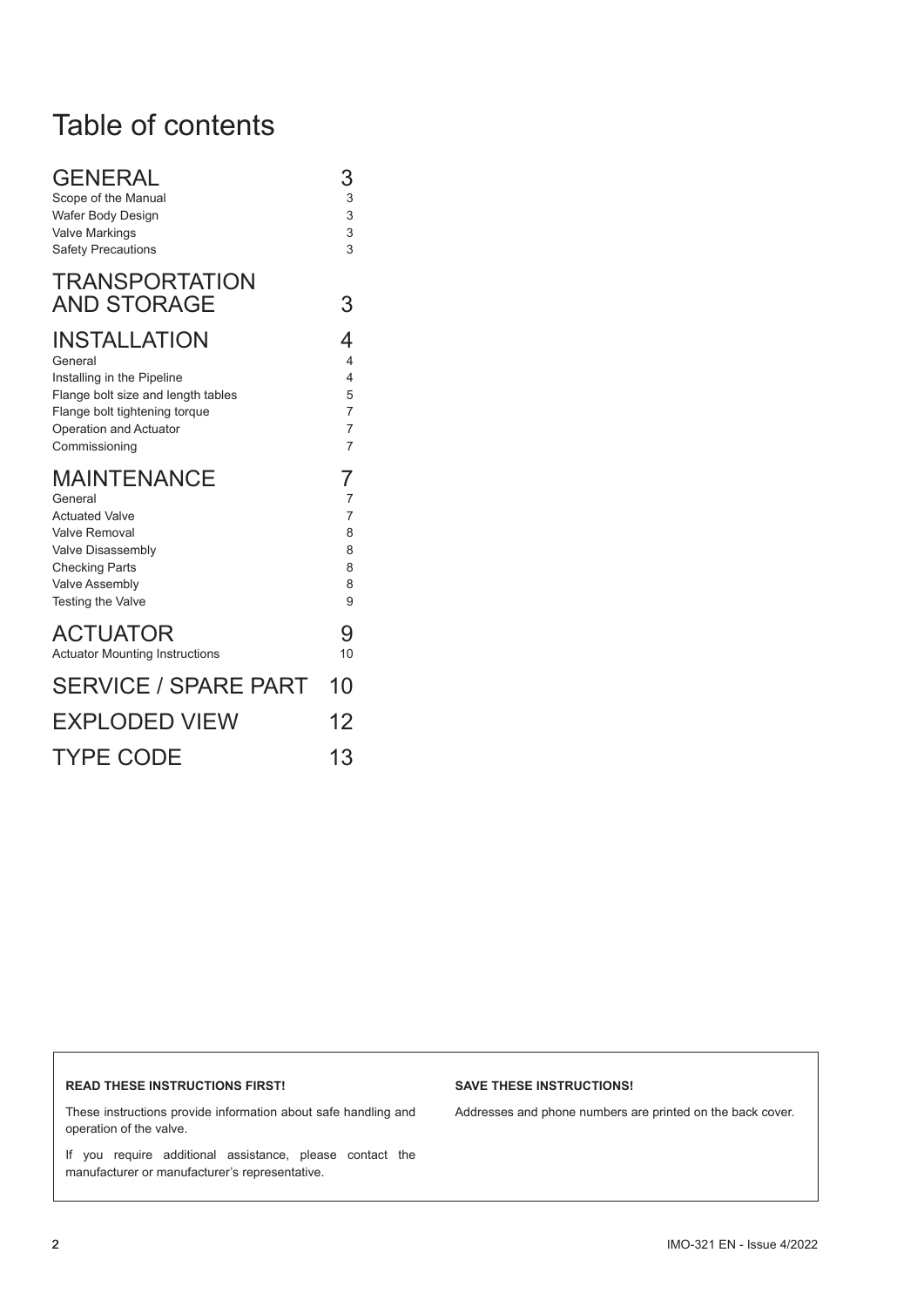# 1. GENERAL

# 1.1 SCOPE OF THE MANUAL

This instruction manual contains important information regarding the installation, operation and maintenance of Neles Easyflow JA Series Concentric Disc Resilient Seated Butterfly Valves. Please read these instructions carefully and save them for future reference.

#### **WARNING:**

THE USE OF THE VALVE IS APPLICATION SPECIFIC. BE SURE THAT THE VALVE IS SUITABLE FOR ITS INTENDED SERVICE. IF YOU HAVE ANY QUESTIONS CONCERNING THE USE, APPLICATION OR COMPATIBILITY OF THE VALVE WITH THE INTENDED SERVICE, CONTACT NELES FOR MORE INFORMATION.

#### **WARNING:**

IF THE VALVE DOES NOT HAVE A HANDLE OR AN ACTUATOR DO NOT PRESSURIZE. UNRESTRAINED DISC MAY OPEN OR CLOSE DUE TO PIPELINE **PRESSURE** 

# 1.2 WAFER BODY DESIGN

Some wafer designs contain flange bolt holes or slots in the body to hold the valve and assist with correct alignment with the flange during installation in the line. The centering holes or slots in wafer bodies alone are not suitable, or intended for containing line pressure, and are for use in conjunction with a fully bolted pipeline flange.

#### **WARNING:**

WAFER STYLE BODY BUTTERFLY VALVES MUST BE INSTALLED WITH A FLANGE ATTACHED TO THE DOWNSTREAM SIDE OF THE VALVE FOR DEAD-END OR END OF PIPELINE SERVICE. INSTALLING WAFER STYLE BODY BUTTERFLY VALVES AT THE END OF A PIPELINE WITHOUT ANY DOWNSTREAM PIPING OR FLANGES COULD LEAD TO UNCONTROLLED RELEASE OF PRESSURE, DAMAGE, OR PERSONAL INJURY!

# 1.3 VALVE MARKINGS

The valve has a label plate attached to the valve body (see **Figure 6**). The label plate markings identify the size, materials of construction, pressure rating, month and year of construction, and a unique serial and manufacturing order number for the valve.

# 1.4 SAFETY PRECAUTIONS

#### **WARNING**

DO NOT EXCEED THE VALVE PERFORMANCE LIMITATIONS! EXCEEDING THE PRESSURE OR TEMPERATURE LIMITATIONS MARKED ON THE VALVE LABEL PLATE MAY CAUSE DAMAGE AND LEAD TO UNCONTROLLED PRESSURE RELEASE. DAMAGE OR PERSONAL INJURY MAY RESULT.

#### **WARNING:**

#### **SEAT AND BODY RATINGS!**

THE PRACTICAL AND SAFE USE OF THIS PRODUCT IS DETERMINED BY BOTH THE SEAL AND BODY RATINGS. READ THE LABEL PLATE. THE BODY AND TEMPERATURE RATINGS ARE DEPENDENT ON VALVE TYPE AND SEAL MATERIAL. DO NOT EXCEED THESE RATINGS!

#### **WARNING:**

#### **BEWARE OF DISC MOVEMENT!**

KEEP HANDS, OTHER PARTS OF THE BODY, TOOLS AND OTHER OBJECTS OUT OF THE OPEN FLOW PORT. LEAVE NO FOREIGN OBJECTS INSIDE THE PIPELINE. WHEN THE VALVE IS ACTUATED, THE DISC FUNCTIONS AS A CUTTING DEVICE. DISCONNECT ANY PNEUMATIC SUPPLY LINES, ANY ELECTRICAL POWER SOURCES AND MAKE SURE SPRINGS IN SPRING-RETURN ACTUATORS ARE IN THE FULL EXTENDED/RELAXED STATE BEFORE PERFORMING ANY VALVE MAINTENANCE. VALVE DISC IS KEPT IN CRACK OPEN POSITION PRIOR TO DISPATCH, SO THAT SEAL REMAINS IN UN-STRESSED CONDITION. FOR ACTUATED VALVES, USER MUST ADJUST ACTUATOR STOPPER BOLTS TO ENSURE SEAT LEAK TIGHTNESS BEFORE USE. FAILURE TO DO THIS MAY RESULT IN DAMAGE OR PERSONAL INJURY!

#### **WARNING:**

**WHEN HANDLING THE VALVE OR VALVE/ACTUATOR ASSEMBLY, TAKE ITS WEIGHT INTO ACCOUNT!**  NEVER LIFT THE VALVE OR VALVE/ACTUATOR ASSEMBLY BY THE ACTUATOR, POSITIONER, LIMIT SWITCH OR THEIR PIPING. PLACE LIFTING DEVICES SECURELY AROUND THE VALVE BODY. FAILURE TO FOLLOW THESE INSTRUCTIONS MAY RESULT IN DAMAGE OR PERSONAL INJURY FROM FALLING PARTS (SEE **FIGURE 1**).

# 2. TRANSPORTATION AND **STORAGE**

- 1. Check the valve and the accompanying devices for any damage that may have occurred during transport.
- 2. Store the valve carefully. Storage indoors in a cool, dry place. Less than 65% humidity is recommended.
- 3. Avoid direct exposure to sunlight.
- 4. The valve is delivered with the disc partially open about 10 degrees, and it should remain in this position during storage.
- 5. A light coating of Silicone grease is applied to the edge of the disc before packing at the factory. Do not remove valve from packaging until installation to protect from potentially harmful effects like dust and moisture. Do not leave valve unpacked for long periods of time
- 6. When in storage, it is recommended to operate the valve manually once every three months to maintain best performance.
- 7. Do not store near electrical equipment, motors or other equipment which may generate Ozone.
- 8. If the valve(s) are to be stored for a long duration, follow the recommendations of IMO-S1.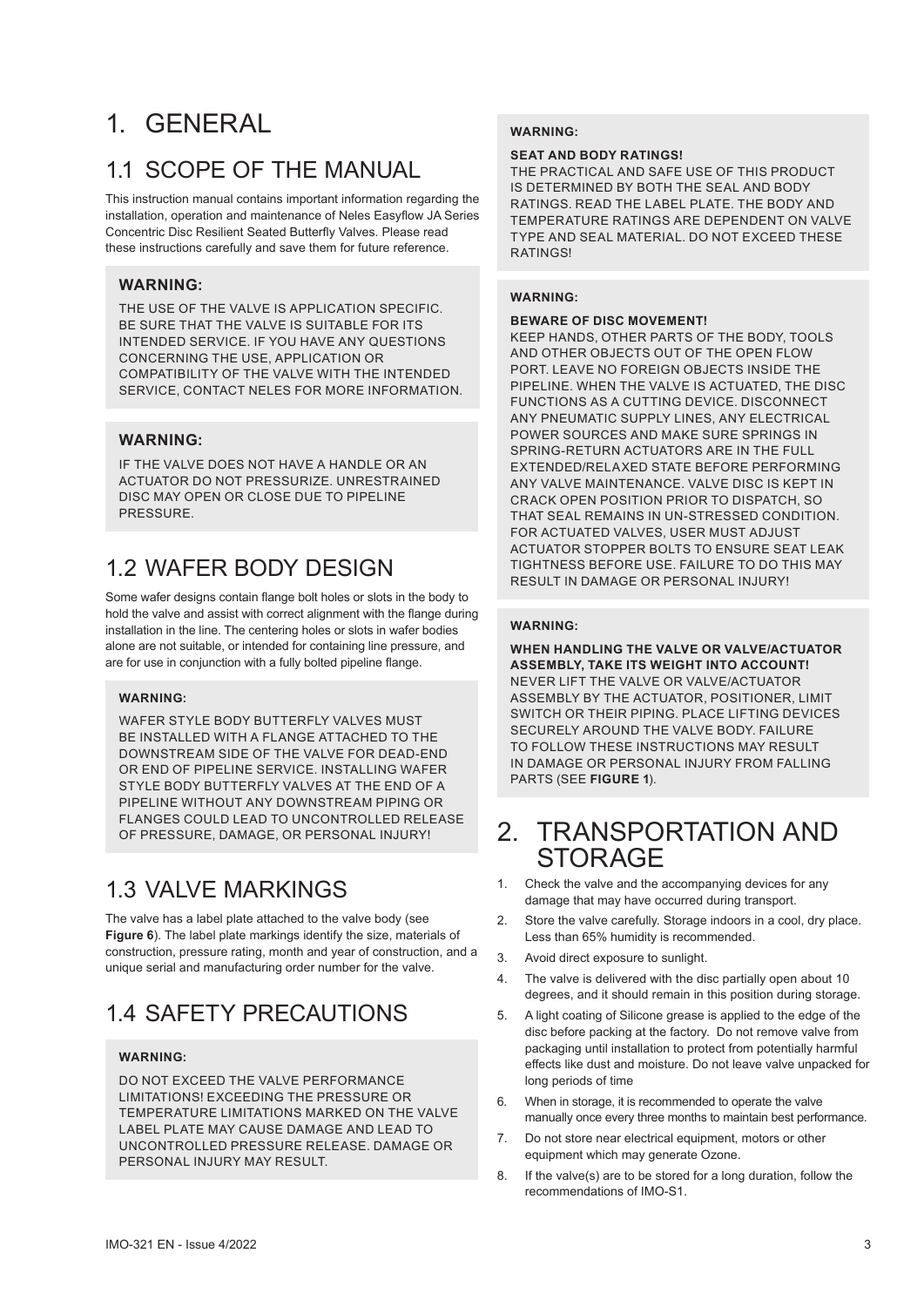# 3. INSTALLATION

### 3.1 GENERAL

Remove packaging and check that the valve is clean inside.

Clean valve if necessary. Do not use diesel, thinner, or kerosene to clean the valve

#### **CAUTION:**

WHEN HANDLING THE VALVE OR THE VALVE PACKAGE, BEAR IN MIND ITS WEIGHT!

Follow the lifting methods shown in the **Figure 1**.



Figure 1. Lifting of the valve assembly

Flush the pipeline carefully before installing the valve. Foreign objects, such as dirt, sand, weld slag, or pieces of welding electrodes, will damage the disc and seal.

When installing the valve immediately after a pipe elbow, the valve shaft must be directed toward the center point of the pipe as is shown in the figure below. This is especially important when the valve is used as a control valve.



Figure 2. Mounting after a pipe elbow

The valve shaft of the butterfly valve mounted after a centrifugal pump must be perpendicular to the pump shaft as shown in the figure below.



Figure 3. Mounting after a centrifugal pump

# 3.2 INSTALLING IN THE PIPELINE

#### **WARNING:**

BEFORE YOU INSTALL A BUTTERFLY VALVE IN, OR REMOVE IT FROM THE PIPELINE, CYCLE THE VALVE CLOSED. THE VALVE MUST BE INSTALLED IN THE CLOSED POSITION. FAILURE TO FOLLOW THESE INSTRUCTIONS CAN CAUSE MECHANICAL DAMAGE TO THE VALVE AND MAY RESULT IN PERSONAL INJURY.

#### **WARNING:**

THE VALVE SHOULD BE TIGHTENED BETWEEN FLANGES USING FASTENERS COMPATIBLE WITH THE APPLICATION, AND IN COMPLIANCE WITH APPLICABLE PIPING CODES AND STANDARDS. CENTER THE VALVE CAREFULLY BETWEEN FLANGES. DO NOT ATTEMPT TO CORRECT PIPELINE MISALIGNMENT BY MEANS OF FLANGE BOLTING!

#### **WARNING:**

GOOD PRACTICE DICTATES THAT ONCE INSTALLED, BUT PRIOR TO FIRST USE, THE VALVE IS LEAK TESTED IN PLACE TO ASSURE LEAK-TIGHTNESS HAS NOT BEEN COMPROMISED BY THE INSTALLATION PROCESS. PRESSURIZE THE PIPELINE AND CHECK FOR THROUGH LEAKAGE BETWEEN THE SEAL AND DISC AND EXTERNAL LEAKAGE AT THE FLANGE FACES.

#### **CAUTION:**

DO NOT USE FLANGE GASKETS. THE RUBBER SEAL EXTENDS FROM BOTH SIDES OF THE VALVE TO SEAL DIRECTLY AGAINST THE FLANGE FACES.

The valve may be installed in any position and offers tight shut-off in either flow direction.

- 1. Read all **WARNINGS**!
- 2. **IMPORTANT:** Actuator or handle stop must be used to stop the disc position. The valve itself does not have internal or external stops to limit disc rotation.
- 3. Before installing a valve in the pipeline, be sure that the actuator is attached so that clockwise rotation, viewed from above, closes the valve. Fully close the valve before installing in the pipeline.

#### **CAUTION:**

THE BUTTERFLY VALVE MUST BE CENTERED BETWEEN FLANGES TO AVOID DISC-PIPE CONTACT WHICH COULD DAMAGE THE DISC AND SHAFT. ANY FLANGE OR PIPELINE WELDING SHOULD BE DONE PRIOR TO INSTALLATION OF VALVES. IF THIS IS IMPOSSIBLE, PROTECTIVE COVERING OR SHIELDS MUST BE PLACED IN THE PIPELINE BETWEEN THE VALVE AND THE AREA BEING WELDED PRIOR TO WELDING. NOT ONLY MUST THE VALVE BE PROTECTED AGAINST WELD SLAG, BUT ALSO AGAINST ANY EXCESSIVE HEAT, WHICH COULD CAUSE SEAL DAMAGE. IT IS ESSENTIAL THAT ALL WELD SLAG, RODS, DEBRIS, TOOLS, ETC., BE REMOVED FROM THE PIPELINE BEFORE VALVES ARE INSTALLED OR CYCLED.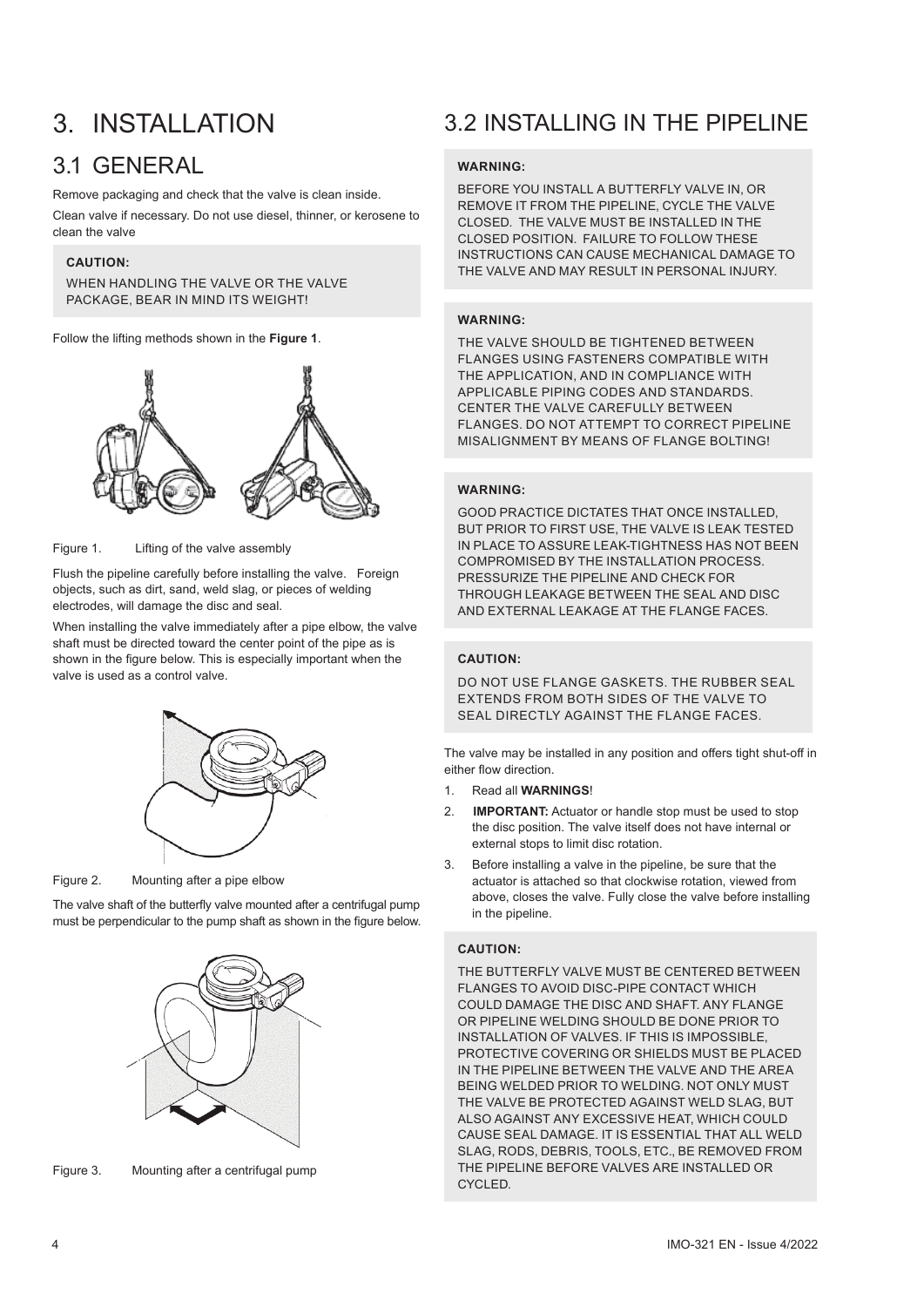- 4. Secure the valve between flanges. Compress the flange seal EVENLY by tightening the fasteners in gradual steps in an alternating sequence as recommended per ASME PCC-1, Guidelines for Pressure Boundary Bolted Flange Joint Assembly. Recommended flange bolt tightening torques are given in **Section 3.4**.
- 5. After installation and pressure testing for leakage, operate the valve gradually from full close to full open to verify proper operation.

### 3.3 FLANGE BOLT SIZE AND LENGTH TABLES

**NOTE:** All fastener lengths are in millimeter and include a standard flat washer under each nut or rotating face as shown in the pictures.



#### Figure 4.

| <b>Size</b> |                | <b>PN10</b>         |                                |     |     |                                    |     |    |    |
|-------------|----------------|---------------------|--------------------------------|-----|-----|------------------------------------|-----|----|----|
| <b>DN</b>   | <b>NPS</b>     | <b>Bolt</b><br>size | No. of<br>A, B<br><b>Bolts</b> | A   | B   | Or, No.<br>of C, D<br><b>Bolts</b> | C   | D  | T  |
| 50          | $\overline{2}$ | M16                 | 4                              | 130 | 110 | 8                                  | 65  | 45 | 20 |
| 65          | 21/2           | M16                 | 4                              | 130 | 110 | 8                                  | 65  | 45 | 20 |
| 80          | 3              | M16                 | 8                              | 135 | 110 | 16                                 | 65  | 45 | 20 |
| 100         | $\overline{4}$ | M16                 | 8                              | 145 | 120 | 16                                 | 65  | 50 | 22 |
| 125         | 5              | M16                 | 8                              | 145 | 125 | 16                                 | 65  | 50 | 22 |
| 150         | 6              | M20                 | 8                              | 160 | 135 | 16                                 | 75  | 55 | 24 |
| 200         | 8              | M20                 | 8                              | 160 | 140 | 16                                 | 80  | 55 | 24 |
| 250         | 10             | M20                 | 12                             | 175 | 150 | 24                                 | 80  | 60 | 26 |
| 300         | 12             | M20                 | 12                             | 185 | 160 | 24                                 | 85  | 65 | 26 |
| 350         | 14             | M20                 | 16                             | 195 | 170 | 32                                 | 90  | 65 | 30 |
| 400         | 16             | M24                 | 16                             | 230 | 200 | 32                                 | 100 | 70 | 32 |
| 450         | 18             | M24                 | 20                             | 250 | 220 | 40                                 | 110 | 75 | 36 |
| 500         | 20             | M24                 | 20                             | 265 | 235 | 40                                 | 120 | 75 | 38 |
| 600         | 24             | M27                 | 20                             | 310 | 280 | 40                                 | 130 | 85 | 42 |

| <b>Size</b> |                | <b>PN16</b>         |                                |     |     |                                    |     |     |    |
|-------------|----------------|---------------------|--------------------------------|-----|-----|------------------------------------|-----|-----|----|
| <b>DN</b>   | <b>NPS</b>     | <b>Bolt</b><br>size | No. of<br>A, B<br><b>Bolts</b> | A   | B   | Or, No.<br>of C, D<br><b>Bolts</b> | C   | D   | T  |
| 50          | $\overline{2}$ | M16                 | 4                              | 130 | 120 | 8                                  | 65  | 45  | 20 |
| 65          | 21/2           | M16                 | $\overline{4}$                 | 130 | 120 | 8                                  | 65  | 45  | 20 |
| 80          | 3              | M16                 | 8                              | 130 | 120 | 16                                 | 65  | 45  | 20 |
| 100         | $\overline{4}$ | M16                 | 8                              | 140 | 130 | 16                                 | 70  | 50  | 22 |
| 125         | 5              | M16                 | 8                              | 145 | 135 | 16                                 | 75  | 50  | 22 |
| 150         | $6\phantom{a}$ | M20                 | 8                              | 160 | 140 | 16                                 | 75  | 55  | 24 |
| 200         | 8              | M20                 | 12                             | 170 | 145 | 24                                 | 80  | 55  | 26 |
| 250         | 10             | M24                 | 12                             | 190 | 165 | 24                                 | 90  | 60  | 29 |
| 300         | 12             | M24                 | 12                             | 210 | 180 | 24                                 | 90  | 70  | 32 |
| 350         | 14             | M24                 | 16                             | 210 | 185 | 32                                 | 95  | 70  | 35 |
| 400         | 16             | M27                 | 16                             | 250 | 215 | 32                                 | 110 | 80  | 38 |
| 450         | 18             | M27                 | 20                             | 270 | 240 | 40                                 | 110 | 90  | 42 |
| 500         | 20             | M30                 | 20                             | 300 | 270 | 40                                 | 125 | 100 | 46 |
| 600         | 24             | M33                 | 20                             | 350 | 320 | 40                                 | 145 | 110 | 55 |

| <b>Size</b> |                | <b>ASME B16.5 Class 150</b> |                                |     |     |                                          |     |     |    |  |  |
|-------------|----------------|-----------------------------|--------------------------------|-----|-----|------------------------------------------|-----|-----|----|--|--|
| <b>DN</b>   | <b>NPS</b>     | <b>Bolt size</b>            | No. of<br>A, B<br><b>Bolts</b> | A   | B   | Or,<br>No.<br>of<br>C, D<br><b>Bolts</b> | C   | D   | T  |  |  |
| 50          | 2              | 5/8-11UNC                   | 4                              | 135 | 110 | 8                                        | 70  | 50  | 20 |  |  |
| 65          | 21/2           | 5/8-11 UNC                  | $\overline{4}$                 | 135 | 120 | 8                                        | 70  | 50  | 22 |  |  |
| 80          | 3              | 5/8-11UNC                   | 4                              | 140 | 130 | 8                                        | 70  | 50  | 24 |  |  |
| 100         | $\overline{4}$ | 5/8-11UNC                   | 8                              | 145 | 130 | 16                                       | 75  | 55  | 24 |  |  |
| 125         | 5              | 3/4-10UNC                   | 8                              | 160 | 140 | 16                                       | 80  | 55  | 24 |  |  |
| 150         | 6              | 3/4-10UNC                   | 8                              | 160 | 140 | 16                                       | 80  | 55  | 25 |  |  |
| 200         | 8              | 3/4-10UNC                   | 8                              | 170 | 150 | 16                                       | 85  | 60  | 28 |  |  |
| 250         | 10             | 7/8-9UNC                    | 12                             | 185 | 160 | 24                                       | 90  | 65  | 30 |  |  |
| 300         | 12             | 7/8-9UNC                    | 12                             | 200 | 180 | 24                                       | 90  | 70  | 32 |  |  |
| 350         | 14             | 1-8UNC                      | 12                             | 215 | 190 | 24                                       | 100 | 75  | 35 |  |  |
| 400         | 16             | 1-8UNC                      | 16                             | 240 | 220 | 32                                       | 110 | 80  | 37 |  |  |
| 450         | 18             | 11/8-8UNC                   | 16                             | 265 | 240 | 32                                       | 120 | 90  | 40 |  |  |
| 500         | 20             | 11/8-8UNC                   | 20                             | 285 | 260 | 40                                       | 120 | 90  | 43 |  |  |
| 600         | 24             | 11/4-8UN                    | 20                             | 330 | 300 | 40                                       | 130 | 100 | 48 |  |  |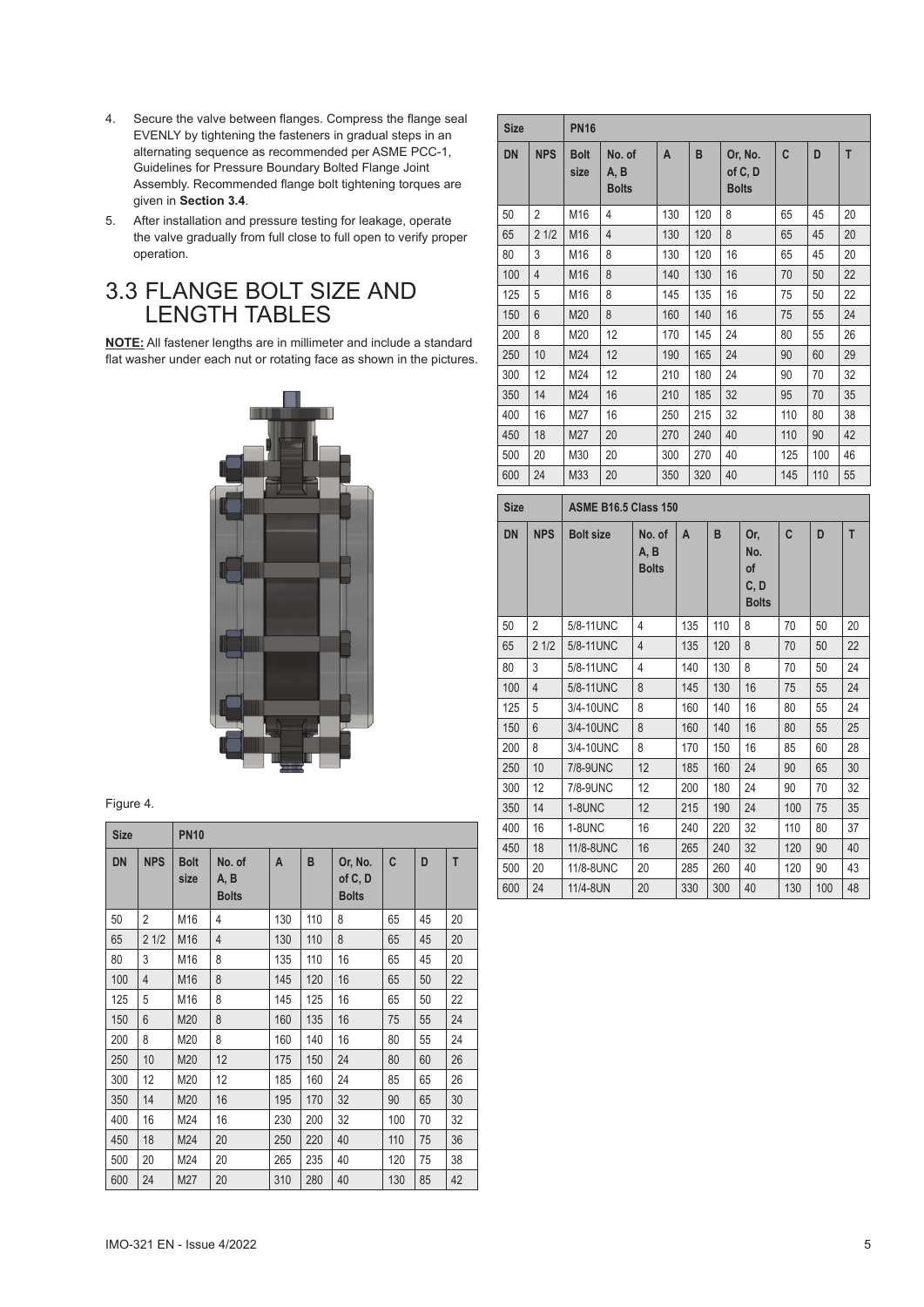







| <b>Size</b> |            | <b>JIS10K</b>       |                                |     |     |                                    |     |    |    |
|-------------|------------|---------------------|--------------------------------|-----|-----|------------------------------------|-----|----|----|
| <b>DN</b>   | <b>NPS</b> | <b>Bolt</b><br>size | No. of<br>A, B<br><b>Bolts</b> | A   | B   | Or, No.<br>of C, D<br><b>Bolts</b> | C   | D  | T  |
| 50          | 2          | M16                 | 4                              | 130 | 110 | 8                                  | 65  | 45 | 16 |
| 65          | 21/2       | M16                 | $\overline{4}$                 | 130 | 110 | 8                                  | 65  | 45 | 18 |
| 80          | 3          | M16                 | 8                              | 130 | 110 | 16                                 | 65  | 45 | 18 |
| 100         | 4          | M16                 | 8                              | 135 | 120 | 16                                 | 70  | 50 | 18 |
| 125         | 5          | M20                 | 8                              | 150 | 135 | 16                                 | 75  | 55 | 20 |
| 150         | 6          | M20                 | 8                              | 155 | 140 | 16                                 | 80  | 55 | 22 |
| 200         | 8          | M20                 | 12                             | 160 | 140 | 24                                 | 80  | 55 | 22 |
| 250         | 10         | M22                 | 12                             | 175 | 155 | 24                                 | 85  | 60 | 24 |
| 300         | 12         | M22                 | 16                             | 185 | 165 | 32                                 | 85  | 60 | 24 |
| 350         | 14         | M22                 | 16                             | 190 | 170 | 32                                 | 95  | 65 | 26 |
| 400         | 16         | M24                 | 16                             | 220 | 200 | 32                                 | 100 | 70 | 28 |
| 450         | 18         | M24                 | 20                             | 240 | 220 | 40                                 | 110 | 75 | 30 |
| 500         | 20         | M24                 | 20                             | 250 | 230 | 40                                 | 110 | 75 | 30 |
| 600         | 24         | M30                 | 24                             | 295 | 270 | 48                                 | 120 | 85 | 32 |

| <b>Size</b> |                | <b>JIS16K</b>       |                                |                |     |                                    |     |     |    |
|-------------|----------------|---------------------|--------------------------------|----------------|-----|------------------------------------|-----|-----|----|
| <b>DN</b>   | <b>NPS</b>     | <b>Bolt</b><br>size | No. of<br>A, B<br><b>Bolts</b> | $\overline{A}$ | B   | Or, No.<br>of C, D<br><b>Bolts</b> | C   | D   | T  |
| 50          | $\overline{2}$ | M16                 | 8                              | 130            | 110 | 16                                 | 65  | 45  | 16 |
| 65          | 21/2           | M16                 | 8                              | 130            | 110 | 16                                 | 65  | 45  | 18 |
| 80          | 3              | M20                 | 8                              | 140            | 120 | 16                                 | 70  | 50  | 20 |
| 100         | 4              | M20                 | 8                              | 150            | 130 | 16                                 | 75  | 55  | 22 |
| 125         | 5              | M22                 | 8                              | 160            | 140 | 16                                 | 80  | 55  | 22 |
| 150         | 6              | M22                 | 12                             | 160            | 145 | 24                                 | 80  | 55  | 24 |
| 200         | 8              | M22                 | 12                             | 170            | 150 | 24                                 | 85  | 60  | 26 |
| 250         | 10             | M24                 | 12                             | 190            | 170 | 24                                 | 95  | 65  | 28 |
| 300         | 12             | M24                 | 16                             | 200            | 180 | 32                                 | 100 | 70  | 30 |
| 350         | 14             | M30                 | 16                             | 220            | 200 | 32                                 | 110 | 80  | 34 |
| 400         | 16             | M30                 | 16                             | 255            | 230 | 32                                 | 130 | 85  | 38 |
| 450         | 18             | M30                 | 20                             | 270            | 245 | 40                                 | 130 | 90  | 40 |
| 500         | 20             | M30                 | 20                             | 290            | 265 | 40                                 | 140 | 95  | 42 |
| 600         | 24             | M36                 | 24                             | 335            | 310 | 48                                 | 150 | 105 | 46 |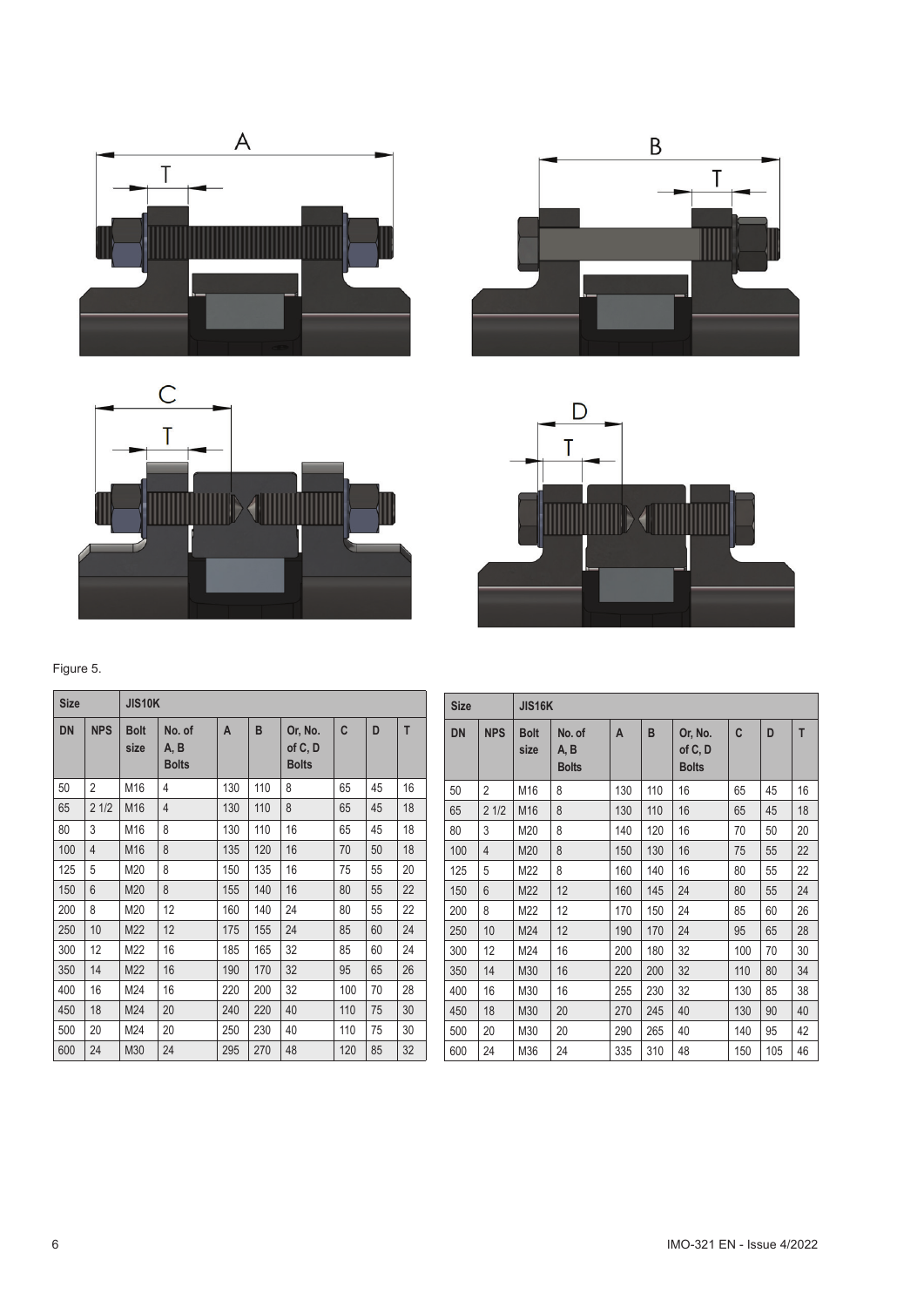### 3.4 FLANGE BOLT TIGHTENING **TORQUE**

**NOTE:** Torque values are for clean bolts with well lubricated threads and lubrication between nut and washer face.

| <b>Valve Size</b> |                | <b>Torque</b> |     |  |
|-------------------|----------------|---------------|-----|--|
| <b>DN</b>         | <b>NPS</b>     | ft-Ib         | N.m |  |
| 50                | $\overline{2}$ | 30            | 40  |  |
| 65                | 21/2           | 30            | 40  |  |
| 80                | 3              | 35            | 50  |  |
| 100               | $\overline{4}$ | 40            | 55  |  |
| 125               | 5              | 45            | 60  |  |
| 150               | $6\phantom{a}$ | 50            | 65  |  |
| 200               | 8              | 55            | 75  |  |
| 250               | 10             | 75            | 100 |  |
| 300               | 12             | 110           | 150 |  |
| 350               | 14             | 120           | 160 |  |
| 400               | 16             | 120           | 160 |  |
| 450               | 18             | 125           | 170 |  |
| 500               | 20             | 125           | 170 |  |
| 600               | 24             | 150           | 200 |  |

### 3.5 OPERATION AND ACTUATOR

#### **WARNING:**

WHEN INSTALLING THE ACTUATOR ON THE VALVE, MAKE SURE THAT THE VALVE ASSEMBLY FUNCTIONS PROPERLY. INFORMATION ON ACTUATOR INSTALLATION IS GIVEN IN **SECTION 5** OR IN THE SEPARATE ACTUATOR INSTRUCTIONS.

#### **WARNING:**

BEFORE INSTALLING THE VALVE AND ACTUATOR, BE SURE THAT THE INDICATOR POINTER ON TOP OF THE ACTUATOR IS CORRECTLY INDICATING THE VALVE POSITION. FAILURE TO ASSEMBLE THESE PRODUCTS TO INDICATE CORRECT VALVE POSITION COULD RESULT IN DAMAGE OR PERSONAL INJURY.

#### **WARNING:**

FAILURE TO PROPERLY MOUNT THE HANDLE MAY RESULT IN IMPROPER VALVE OPERATION, DAMAGE OR PERSONAL INJURY MAY RESULT.

#### **WARNING:**

HIGH LINE PRESSURE MAY CREATE ENOUGH FORCES TO PULL THE MANUAL LEVER HANDLE OUT OF THE OPERATOR'S HAND.

- 1. The valve package should be installed in the pipeline in a manner that allows plenty of room for actuator removal.
- 2. The actuator must not touch the pipeline, because pipeline vibration may interfere with its operation.
- 3. Actuator mounting instructions are in **Section 5**.

### 3.6 COMMISSIONING

Ensure that there is no dirt or foreign objects left inside the valve or pipeline. Flush the pipeline carefully. Make sure that the valve is fully open when flushing.

Ensure that all nuts, fittings, and cables are properly fastened. If so equipped, check that the actuator positioner and/ or switch(s) are correctly adjusted. Actuator adjustment is explained in **Section 6**. To adjust any accompanying device(s) refer to the separate control equipment instruction manuals.

# 4. MAINTENANCE

#### **WARNING:**

BEFORE YOU REMOVE IT FROM THE PIPELINE, CYCLE THE VALVE CLOSED. THE VALVE MUST BE REMOVED IN THE CLOSED POSITION. FAILURE TO FOLLOW THESE INSTRUCTIONS WILL CAUSE MECHANICAL DAMAGE TO THE VALVE AND MAY RESULT IN PERSONAL INJURY.

# 4.1 GENERAL

Although Neles Easyflow valves are designed to work under severe conditions, proper preventative maintenance can significantly help to prevent unplanned downtime and reduce the total cost of ownership. Neles recommends inspecting valves at least every five (5) years. The inspection and maintenance frequency depend on the actual application and process condition.

Overhaul maintenance consists of replacing the seal and bushings. These parts may be obtained from Neles or an Authorized Neles Distributor.

#### **WARNING:**

FOR YOUR SAFETY, IT IS IMPORTANT THE FOLLOWING PRECAUTIONS BE TAKEN PRIOR TO REMOVAL OF THE VALVE FROM THE PIPELINE OR BEFORE ANY DISASSEMBLY:

- 1. Be sure you know what fluid is in the pipeline. If there is any doubt, double-check with the proper supervisor.
- 2. Wear any Personal Protective Equipment (protective clothing or equipment) required when working with the fluid involved.
- 3. Depressurize the pipeline and drain the pipeline fluid. Differential pressure across and flow around a butterfly valve disc can cause the valve to open.
- 4. **NOTE:** Do not pressurize the valve without a handle or an actuator mounted on it! Do not remove a handle or an actuator from a valve under pressure! Damage or personal injury may result!
- 5. These valves are suitable for a wide variety of fluids and gases. Be certain that the valve materials replaced are suitable for the application.

### 4.2 ACTUATED VALVE

It is generally most convenient to detach the actuator and its auxiliary devices before removing the valve from the pipeline. If the valve package is small or if it is difficult to access, it may be more practical to remove the entire assembly.

**NOTE:** To ensure proper reassembly, observe the position of the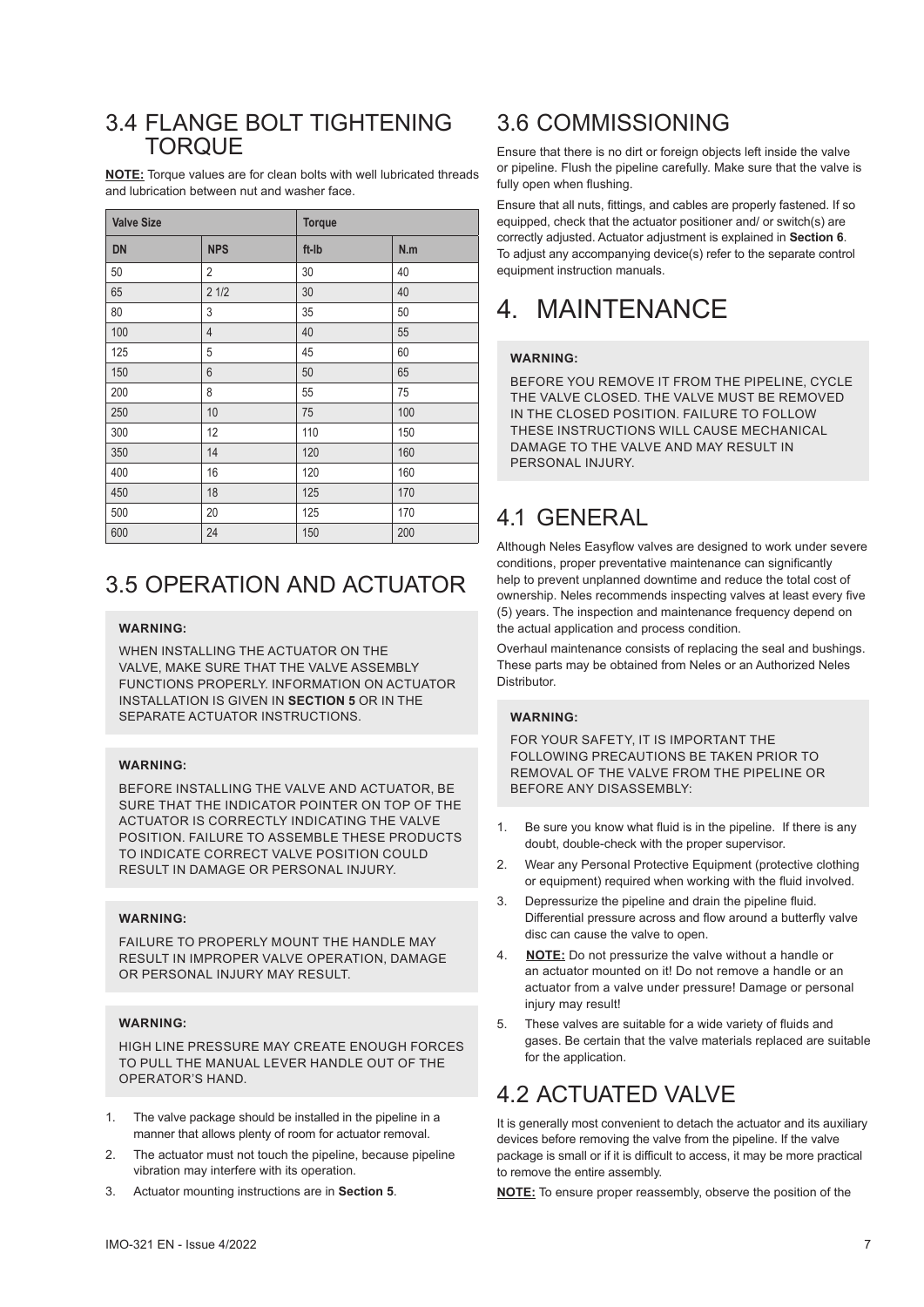actuator and positioner/limit switch with respect to the valve before detaching the actuator.

#### **WARNING:**

ALWAYS DISCONNECT THE ACTUATOR FROM ITS POWER SOURCE, PNEUMATIC, HYDRAULIC OR ELECTRICAL, BEFORE ATTEMPTING TO REMOVE IT FROM THE VALVEL

#### **WARNING:**

#### **BEWARE OF DISC MOVEMENT!**

KEEP HANDS, OTHER PARTS OF THE BODY, TOOLS AND OTHER OBJECTS OUT OF THE OPEN FLOW PORT. LEAVE NO FOREIGN OBJECTS INSIDE THE VALVE OR PIPELINE. WHEN THE VALVE IS ACTUATED, THE DISC FUNCTIONS AS A CUTTING DEVICE.

#### WARNING:

DO NOT REMOVE A SPRING-RETURN ACTUATOR UNLESS A STOP-SCREW IS CARRYING THE SPRING **FORCE!** 

- 1. Detach the air supply, electrical supply, hydraulic supply and control signal cables or pipes from their connectors.
- 2. Unscrew the actuator mounting screws.
- 3. Lift the actuator straight up in line with the valve stem until the connection between actuator drive and valve stem is completely disengaged.
- 4. Place actuator in a safe location to avoid damage or personal injury.

# 4.3 VALVE REMOVAL

#### 1. Read all **WARNINGS!**

2. Valve must be fully closed before removing it from the pipeline.

#### **CAUTION:**

VALVES EQUIPPED WITH SPRING-TO-OPEN (AIR-TO-CLOSE) ACTUATORS MUST BE DISCONNECTED FROM THE ACTUATORS AND THEN CLOSED. VALVES MUST BE CLOSED WHILE REMOVING THEM FROM THE PIPELINE.

### 4.4 VALVE DISASSEMBLY

**NOTE:** It is good practice to replace the seal and bearings any time a valve is disassembled.

- 1. Read all **WARNINGS**!
- 2. Place the valve on a bench or other suitable working space.

#### **WARNING:**

REMOVING THE SHAFT WILL FREE THE DISC; THEREFORE, THE DISC MUST BE SUPPORTED TO PREVENT FALLING WHICH COULD RESULT IN DAMAGE OR PERSONAL INJURY!

- 3. Operate the valve so the disc in the closed position
- 4. Remove the anti-blowout bolt (9) from the valve body (1).
- 5. Remove the spring dowel pin (6) and the bottom stem (4).
- 6. Remove the top stem (3) carefully.
- 7. Remove the seal (5) and disc (2) from the valve body (1).

#### **CAUTION:**

PROTECT THE DISC EDGE AT ALL TIMES TO AVOID DAMAGE.

### 4.5 CHECKING PARTS

- 1. Clean all disassembled parts.
- 2. Check the stems (3, 4) and disc (2) for damage. Pay particular attention to the sealing areas.
- 3. Replace any damaged parts.
- 4. Replace any parts that have cracks, gouges or pits that will affect sealing.

**NOTE:** When ordering spare parts, always include the following information:

- a. Valve type code as per technical bulletin and model number from name plate,
- b. If the valve is serialized the serial number (stamped on the valve body or name plate) or applicable manufacturing order number,
- c. Spare part set number as per **Table 2**.

### 4.6 VALVE ASSEMBLY

Numbers in ( ) refer to items shown in the exploded view

**NOTE:** Silicone grease may not be compatible with or permitted in the process application. Other non-petroleum based lubricants may be used that are compatible with the valve materials of construction and the process application.

Clean all valve components, if not previously done.

#### **CAUTION:**

THE USE OF A WIRE BRUSH, ABRASIVE PAPER/CLOTH OR ANY SHARP OBJECT CAN DAMAGE THE SEAL.

- 2. Inspect all components for damage before assembling the valve. Look for damage to the sealing areas on the disc, stems, and body, and for wear in the bearing areas.
- 3. Carefully clean and polish the disc sealing surface. It should be free from all grooves and scratches.
- 4. If the disc is slightly damaged, it may be possible to smooth the sealing surface with fine emery cloth, a fine stone, or the equivalent. If deep scratches are present, replace the disc or return the valve to the factory for service.
- 5. Apply a light coating of Silicon grease to the seal inside diameter and the top and bottom stem holes.
- 6. Apply a light coating of Silicone grease to the disc edge.
- 7. Insert the bottom stem bushing (7) into the lower disc bore.
- 8. Insert the disc (2) into the seal (5).
- 9. Apply a thin coating of Silicon grease to the inside surface of the body (1) including the top and bottom stem holes.
- 10. Insert the seal (5) and disc (2) assembly into the valve body (1).
- 11. Apply Silicone grease to the bottom stem (4) and insert into the body bore and align the hole for the spring dowel (6). Drive the spring dowel (6) into position so it is equally engaged on both sides.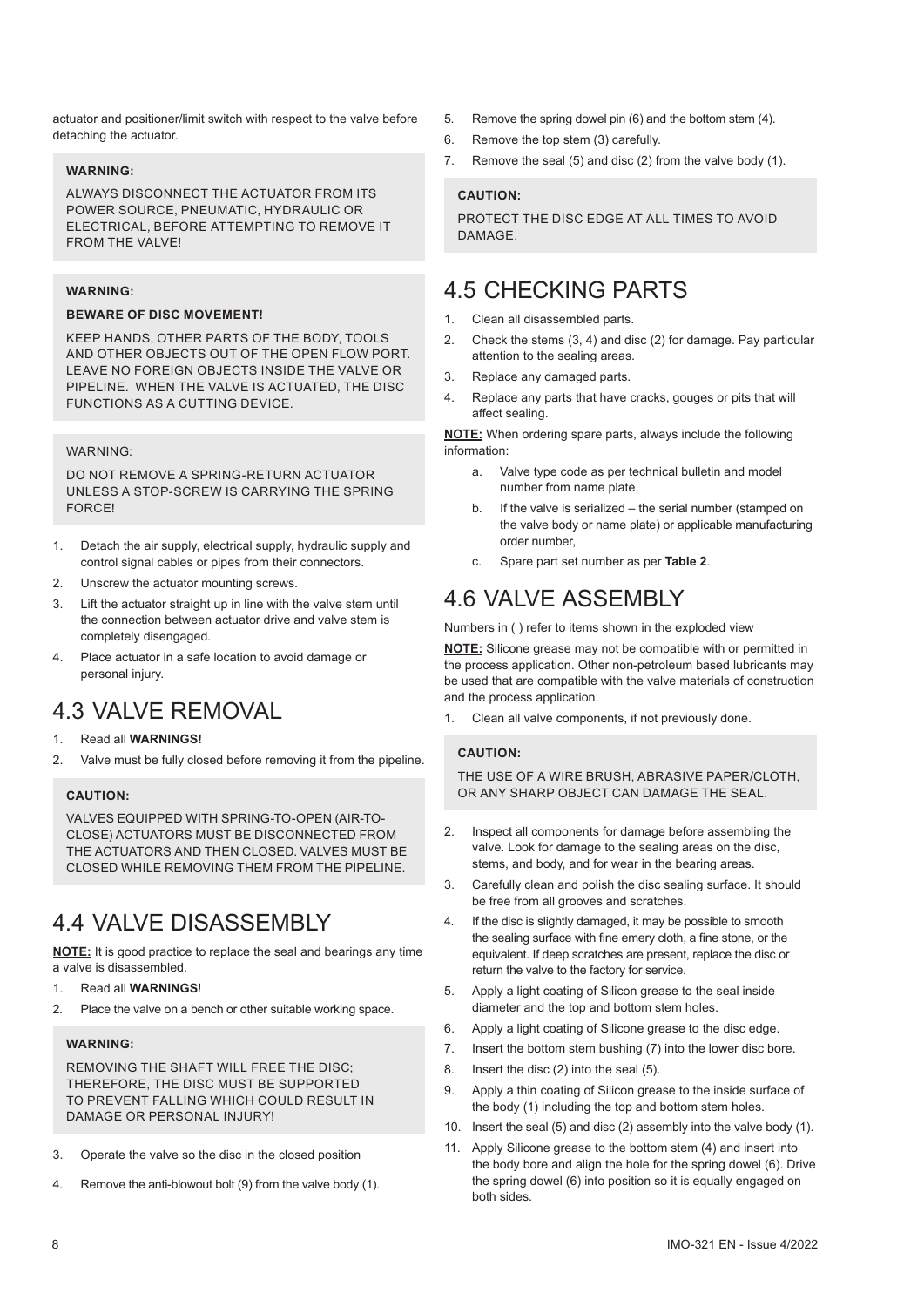- 12. Install bushings (7) and spring rings (8) on the top stem (3). Apply Silicone grease and insert top stem assembly into the upper body bore. Ensure the line marked on top of the stem in aligned with the disc edge when engaging the stem and disc.
- 13. Install the anti-blowout bolt (9) in the valve body.
- 14. If the actuator was removed reinstall and set the actuator stops as described in the **ACTUATOR MOUNTING INSTRUCTIONS Section**

# 4.7 TESTING THE VALVE

#### **WARNING:**

WHEN PRESSURE TESTING, EXERCISE CAUTION AND MAKE SURE ALL EQUIPMENT USED IS IN GOOD WORKING CONDITION AND APPROPRIATE FOR THE INTENDED PRESSURE.

#### **WARNING:**

GOOD PRACTICE DICTATES THAT ONCE INSTALLED, BUT PRIOR TO FIRST USE, THE VALVE IS LEAK TESTED IN PLACE TO ASSURE LEAK-TIGHTNESS HAS NOT BEEN COMPROMISED BY THE INSTALLATION PROCESS. INSTALLATION ACTIONS THAT CAN CAUSE LEAKAGE INCLUDE, BUT ARE NOT LIMITED TO; WRENCHING, SOLDERING, WELDING AND/OR HOISTING.

#### **WARNING:**

WHEN PERFORMING ANY TESTS, NEVER EXCEED THE MAXIMUM OPERATING PRESSURE OR MAXIMUM SHUT-OFF PRESSURE LISTED ON THE LABEL PLATE!

Should it become necessary to perform a leak test of the valve prior to its installation in the pipeline, follow the procedure outlined below.

- 1. Before pressurizing the valve be sure all actuator mounting fasteners are tight, and that the power or pressure is applied to the actuator to maintain the valve in the closed position.
- 2. The valve should be installed between flanges or in a testing apparatus. If flanges are used, refer to **INSTALLATION** Section. If a testing device other than flanges is used, the clamping force of the device must be comparable with flange bolt loads on the valve.
- 3. Partially open the valve. Verify that you do not have a seal between the seal and the disc. Exercise caution when cycling a valve in the test apparatus to avoid possible disc damage from the disc striking the test fixture.
- 4. Cap the downstream vent and apply the rated differential pressure to the valve. Check the shaft seals, and flange faces for leakage. This can be done by applying a liquid mixture of soap and water at all seal joints and watching for bubbles.

**IMPORTANT:** If leakage is detected between the valve and flanges **STOP IMMEDIATELY**. Mark the area of leakage. Vent the valve, and when it has returned to 0 psi (0 bar), retighten the flange bolts in the area. Pressurize the valve checking the flange again. If leakage persists, disassemble and inspect flange face and seal for damage.

- 5. If leakage is detected at the stem seals, vent the pressure, remove the valve, disassemble, and inspect for damage.
- 6. If the valve passes the external leak test, proceed with the following steps for internal seal leak test.
- 7. Vent the valve, and when it has returned to 0 psi (0 bar), cycle the valve closed.
- 8. Attach a small tube or hose to the downstream flange.
- 9. Be sure power/pressure is still applied to the actuator. Pressurize the upstream flange to the rated shut-off pressure. Check for leakage passing out through the free end of the tube/hose.
- 10. If leakage is detected, vent the pressure, cycle the valve open and close, and retest.
- 11. Pressurize the valve and check the leakage. If leakage cannot be stopped, adjust the closed position stop so that leakage is minimized, or disassemble and repair valve.

**NOTE:** Initial downstream movement of the disc can be mistaken for leakage. Wait at least 5 minutes after applying pressure before checking for leakage.

12. If the actuator has been removed, reinstall and set the actuator stops as described in the **ACTUATOR MOUNTING INSTRUCTION** Section. Do not install and tighten flanges on a newly reseated valve until the actuator stops are properly set and the valve is fully closed. Incorrect disc positioning may cause damage to a new seal when the valve is compressed between flanges for the first time. **NOTE:** After installation of a new seal, torque can be higher for a few cycles.

# 5. ACTUATOR

#### **WARNING:**

BEFORE INSTALLING THE VALVE AND ACTUATOR, BE SURE THAT THE INDICATOR POINTER ON TOP OF THE ACTUATOR IS CORRECTLY INDICATING THE VALVE POSITION. FAILURE TO ASSEMBLE THESE PRODUCTS TO INDICATE CORRECT VALVE POSITION COULD RESULT IN DAMAGE OR PERSONAL INJURY.

#### **CAUTION:**

WHEN INSTALLING OR SERVICING A VALVE/ ACTUATOR ASSEMBLY, THE BEST PRACTICE IS TO REMOVE THE ENTIRE ASSEMBLY FROM SERVICE.

#### **CAUTION:**

AN ACTUATOR SHOULD BE REMOUNTED ON THE VALVE FROM WHICH IT WAS REMOVED. THE ACTUATOR MUST BE CHECKED AND READJUSTED FOR PROPER OPEN AND CLOSE POSITION EACH TIME IT IS REMOUNTED.

#### **WARNING:**

THE VALVE BODY AND MOUNTING INTERFACE HAS BEEN DESIGNED TO SUPPORT THE WEIGHT AND OPERATION OF NELES ACTUATORS AND RECOMMENDED ACCESSORIES. USE OF THIS INTERFACE TO SUPPORT ADDITIONAL EQUIPMENT SUCH AS PEOPLE, LADDERS, ETC. MAY RESULT IN THE FAILURE OF THE VALVE OR ACTUATOR AND MAY CAUSE PERSONAL INJURY.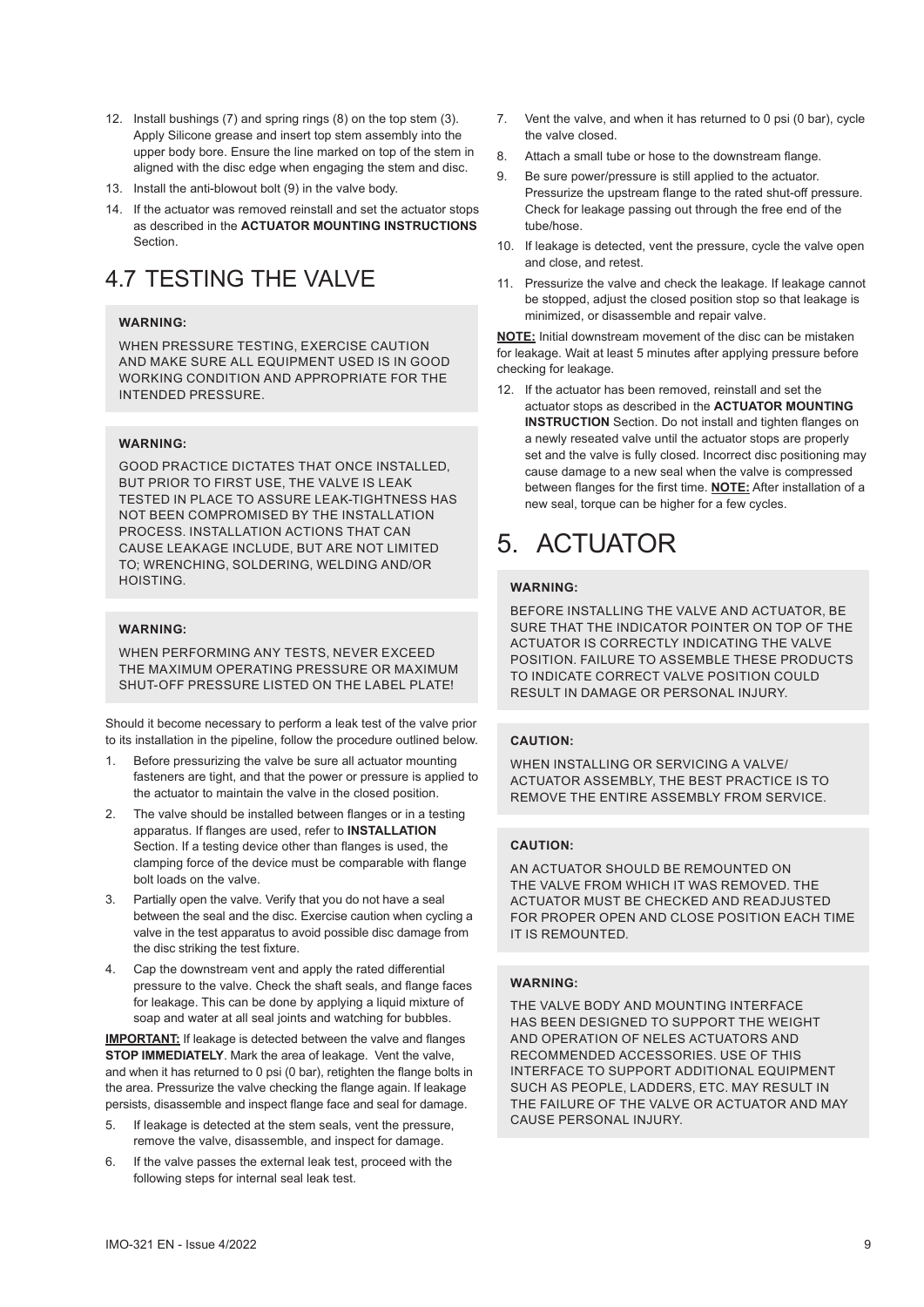#### **WARNING:**

WHEN MOUNTING THE ACTUATOR MAKE SURE THAT THE VALVE AND ACTUATOR ARE BOTH IN THE SAME POSITION. MOUNTING AN OPEN ACTUATOR TO A CLOSED VALVE COULD RESULT IN DAMAGE OR PERSONAL INJURY.

#### **WARNING:**

#### **BEWARE OF DISC MOVEMENT!**

KEEP HANDS, OTHER PARTS OF THE BODY, TOOLS AND OTHER OBJECTS OUT OF THE OPEN FLOW PORT. LEAVE NO FOREIGN OBJECTS INSIDE THE VALVE OR PIPELINE. WHEN THE VALVE IS ACTUATED, THE DISC FUNCTIONS AS A CUTTING DEVICE.

### 5.1 ACTUATOR MOUNTING INSTRUCTIONS

- 1. When a spring-return actuator is being mounted, the valve should be in the closed position for spring-to-close operation or in the open position for the spring-to-open operation. When an electric or double-acting pneumatic actuator is being mounted, the valve position should correspond to the indicated actuator position.
- 2. Assemble actuator onto the valve, ensuring full engagement between the stem and actuator drive, and the actuator fully contacts the mounting face on the valve.
- 3. Tighten actuator mounting screws to the torque listed in **Table 1**.

#### **CAUTION:**

THE USE OF A WIRE BRUSH, ABRASIVE PAPER/CLOTH, OR ANY SHARP OBJECT CAN DAMAGE THE SEAL.

#### **CAUTION:**

DO NOT EXCEED THE TIGHTENING TORQUE. APPLYING EXCESSIVE TIGHTENING TORQUE CAN DAMAGE THE ALUMINUM THREADS IN THE ACTUATOR BODY.

| Table 1                                  |                                 |  |  |  |  |
|------------------------------------------|---------------------------------|--|--|--|--|
| <b>Torque to Aluminum Body Actuators</b> |                                 |  |  |  |  |
| <b>Bolt Size</b>                         | <b>No Lubrication to Screws</b> |  |  |  |  |
| mm                                       | N.m                             |  |  |  |  |
| M <sub>6</sub>                           | 6.8                             |  |  |  |  |
| M <sub>8</sub>                           | 14.9                            |  |  |  |  |
| M10                                      | 30                              |  |  |  |  |
| M12                                      | 52                              |  |  |  |  |
| M16                                      | 122                             |  |  |  |  |
| M20                                      | 230                             |  |  |  |  |

Cycle actuator and verify proper disc position in both open and closed positions. Adjust the actuator travel stops as necessary following instructions described in the actuator manual to these proper valves open and closed positions:

#### **Valve Open:**

Disc face perpendicular with the flange face.

#### **Valve Closed:**

Disc face parallel to flange face within 0.5 mm (0.020 inch).

# 6. SERVICE / SPARE PART

We recommend that valves be directed to Neles service centers for maintenance. The service centers are equipped to provide rapid turnaround at a reasonable cost and offer warranty for reconditioning based on condition of each valve.

**NOTE:** When sending goods to the service center for repair, do not disassemble them. Clean the valve carefully and flush the valve internals. Include the material safety datasheet(s) (MSDS) for all media flowing through the valve. Valves sent to the service center without MSDS datasheet(s) will not be accepted.

For further information on spare parts and service or assistance visit our web-site at **www.neles.com/products**.

**NOTE:** When ordering spare parts, always include the following information:

- a. Valve type code as per technical bulletin and model number from name plate,
- b. If the valve is serialized the serial number (stamped on the valve body or name plate) or applicable manufacturing order number
- c. Spare part set number as per **Table 2**.

# 7. WELDING WARNING

#### **WARNING:**

WELDING AND/OR GRINDING OF STAINLESS STEEL AND OTHER ALLOY STEELS CONTAINING CHROMIUM METAL MAY CAUSE THE RELEASE HEXAVALENT CHROMIUM. HEXAVALENT CHROMIUM, CHROMIUM(VI) OR CR(VI), IS KNOWN TO CAUSE CANCER. BE SURE TO USE ALL APPROPRIATE PPE WHEN WELDING METALS CONTAINING CHROMIUM. IF YOU HAVE ANY QUESTIONS CONSULT YOUR SUPERVISOR.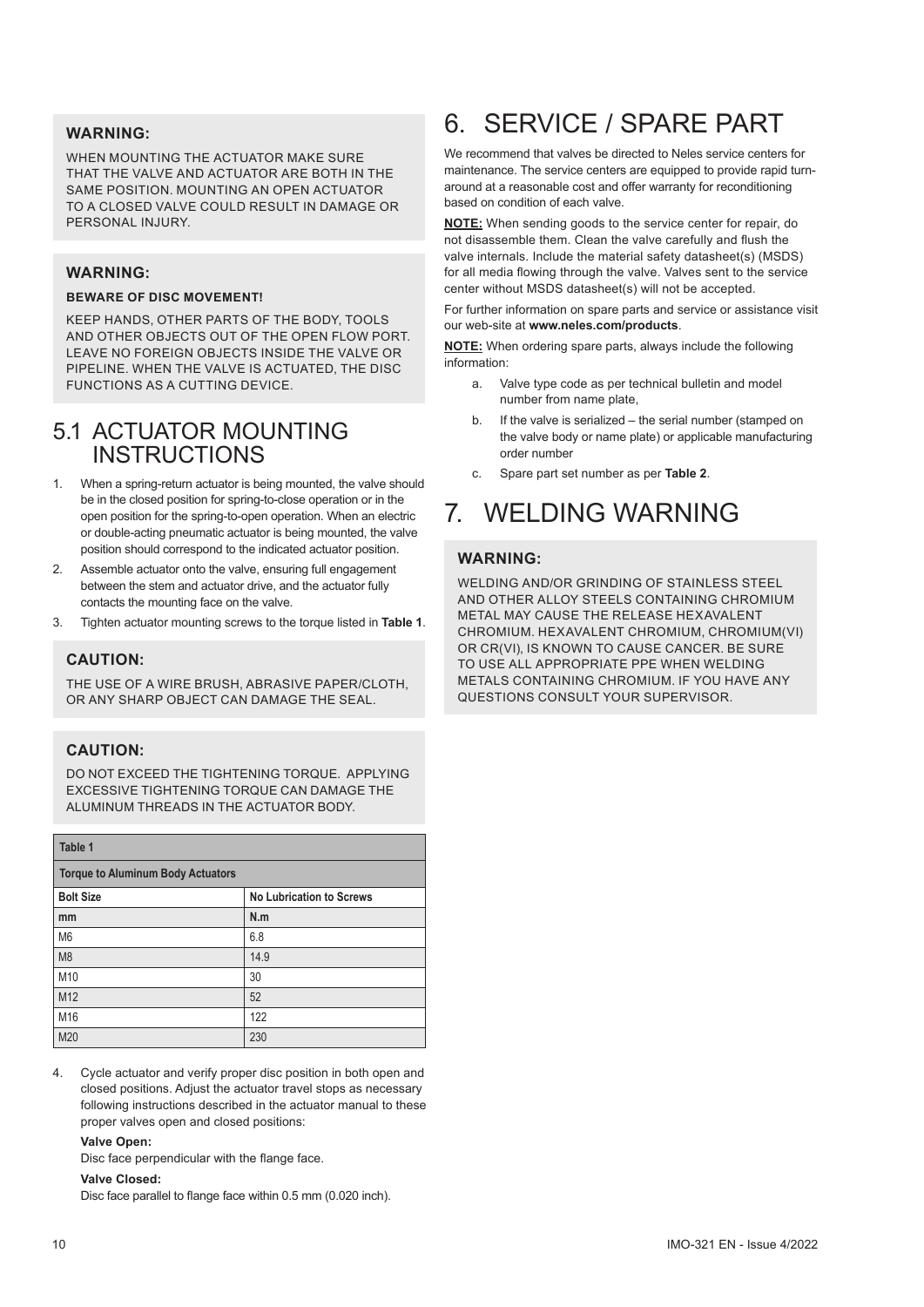| Table 2                    |               |                                                      |                                                                      |
|----------------------------|---------------|------------------------------------------------------|----------------------------------------------------------------------|
| *Sign.1                    | Sign.2        | Sign.3                                               | Spare part sets                                                      |
| Valve size                 | <b>Series</b> | Seat material                                        | Type codes<br>(as applicable for each seal type)                     |
| 50                         | <b>JA</b>     | EP = Ethylene-Propylene (EPDM)                       | 50 JAEP or 50 JANB or 50 JAVT or 50 JASL or 50 JAEW or 50 JAHN       |
| 65                         |               | $NB =$ Nitrile (Buna-N, NBR)                         | 65 JAEP or 65 JANB or 65 JAVT or 65 JASL or 65 JAEW or 65 JAHN       |
| 80                         |               | VT = Fluoroelastomer (FKM)                           | 80 JAEP or 80 JANB or 80 JAVT or 80 JASL or 80 JAEW or 50 JAHN       |
| 100                        |               | SL = Silicone (VMQ)<br>EW = White Ethylene-Propylene | 100 JAEP or 100 JANB or 100 JAVT or 100 JASL or 100 JAEW or 100 JAHN |
| 125                        |               | HN = Hydrogenated Nitrile (HNBR)                     | 125 JAEP or 125 JANB or 125 JAVT or 125 JASL or 125 JAEW or 125 JAHN |
| 150                        |               |                                                      | 150 JAEP or 150 JANB or 150 JAVT or 150 JASL or 150 JAEW or 150 JAHN |
| 200                        |               |                                                      | 200 JAEP or 200 JANB or 200 JAVT or 200 JASL or 200 JAEW or 200 JAHN |
| 250                        |               |                                                      | 250 JAEP or 250 JANB or 250 JAVT or 250 JASL or 250 JAEW or 250 JAHN |
| 300                        |               |                                                      | 300 JAEP or 300 JANB or 300 JAVT or 300 JASL or 300 JAEW or 300 JAHN |
| 350                        |               |                                                      | 350 JAEP or 350 JANB or 350 JAVT or 350 JASL or 350 JAEW or 350 JAHN |
| 400                        |               |                                                      | 400 JAEP or 400 JANB or 400 JAVT or 400 JASL or 400 JAEW or 400 JAHN |
| 450                        |               |                                                      | 450 JAEP or 450 JANB or 450 JAVT or 450 JASL or 450 JAEW or 450 JAHN |
| 500                        |               |                                                      | 500 JAEP or 500 JANB or 500 JAVT or 500 JASL or 500 JAEW or 500 JAHN |
| 600                        |               |                                                      | 600 JAEP or 600 JANB or 600 JAVT or 600 JASL or 600 JAEW or 600 JAHN |
| * leave space after Sign.1 |               |                                                      |                                                                      |

Spare part sets common for PN10, PN16 and Class 150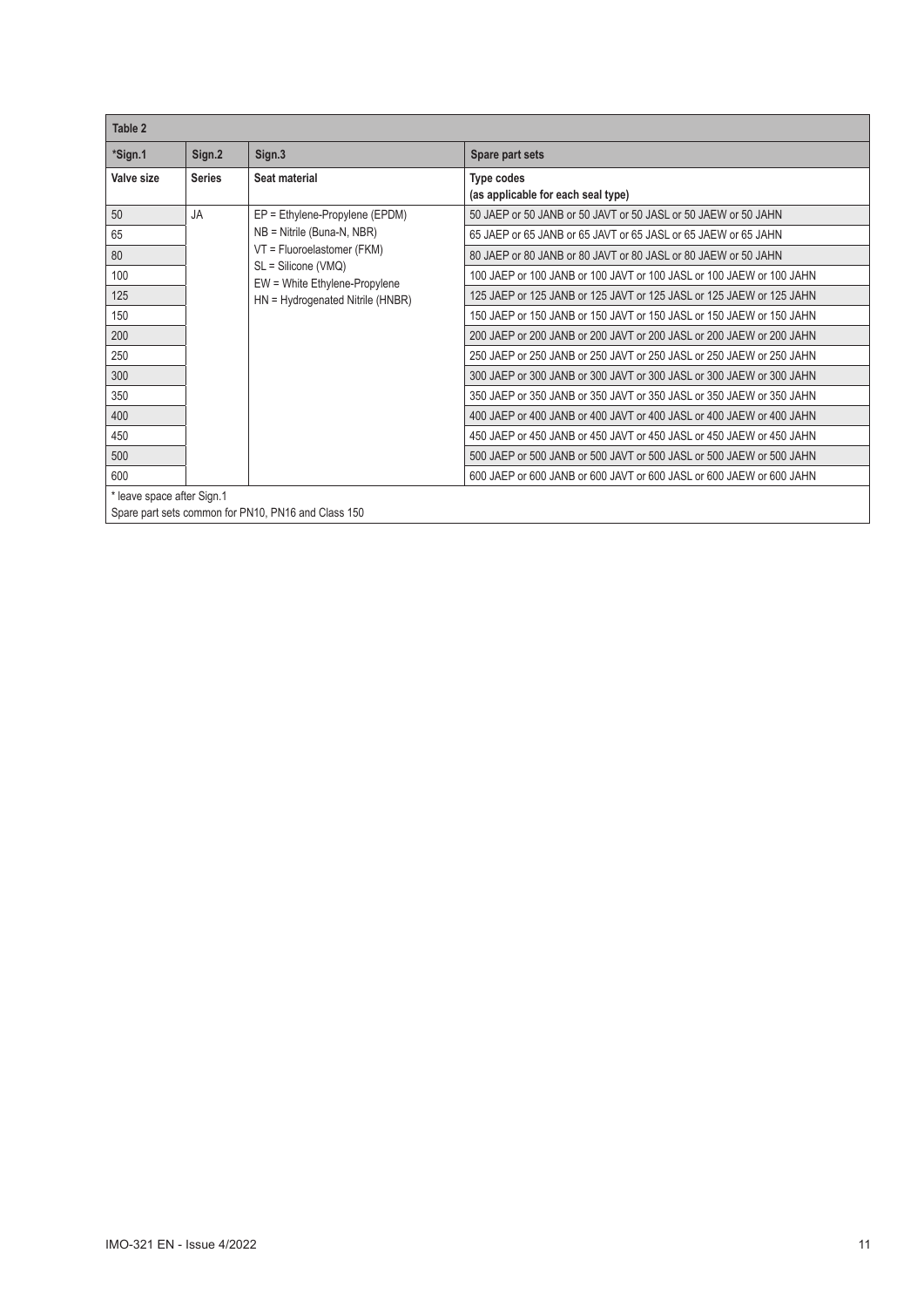# 9. EXPLODED VIEW

DN 50 - DN 600



|                | 9 |   |                   |
|----------------|---|---|-------------------|
|                |   |   |                   |
|                | 5 | 6 | $\left(10\right)$ |
| $\overline{c}$ |   | 4 |                   |

| Part no.       | Part name          |
|----------------|--------------------|
| 1              | Body               |
| $\overline{2}$ | <b>Disc</b>        |
| 3              | Top stem           |
| $\overline{4}$ | <b>Bottom</b> stem |
| $5*$           | Seal               |
| $6*$           | Spring dowel       |
| $7*$           | <b>Bushing</b>     |
| $8*$           | Spring ring        |
| 9              | Anti-blowout bolt  |
| 10             | Label              |

\* These items form the spare part set. Refer **Table 2** for spare part set details for each valve.

Figure 6.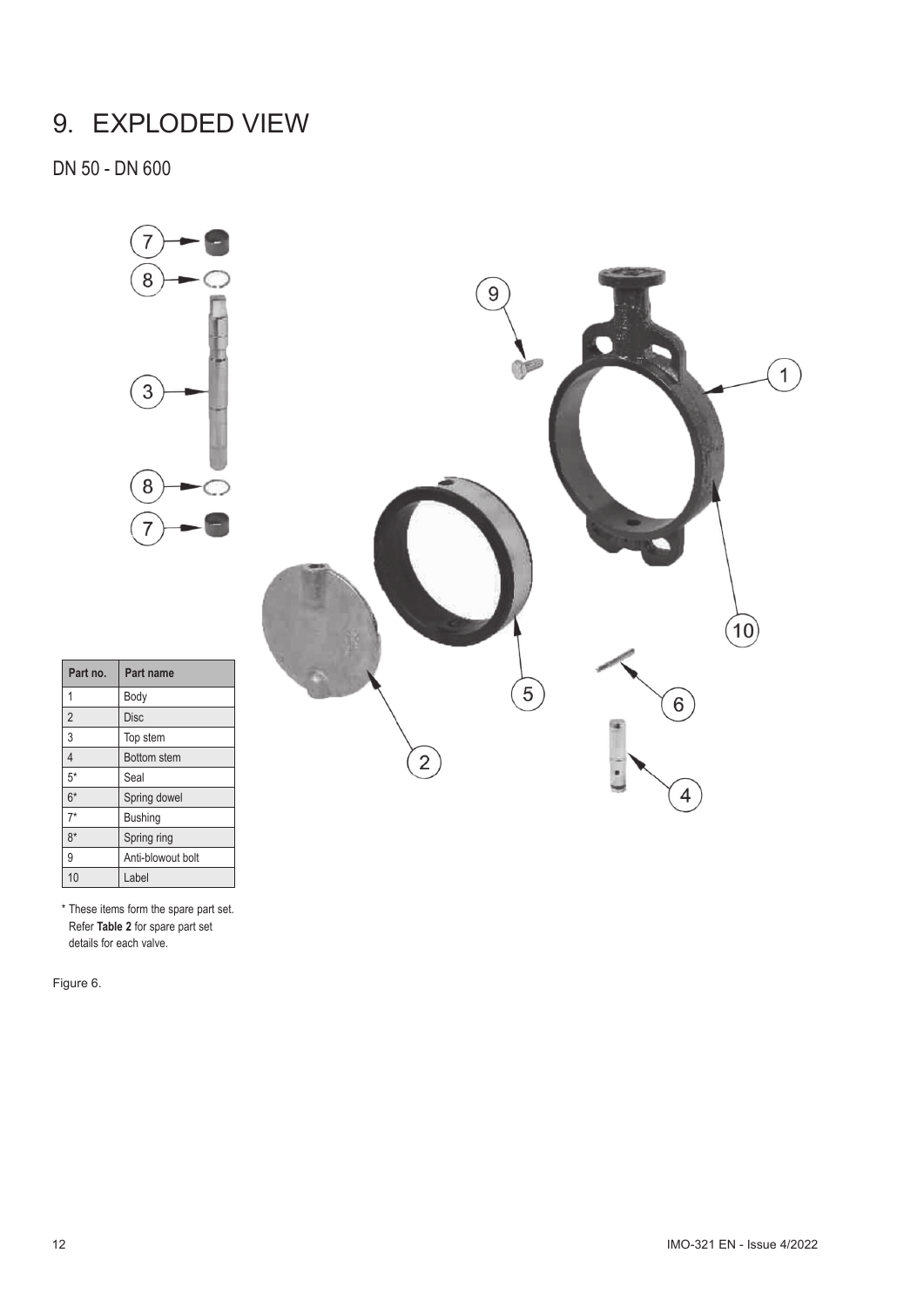# 10. TYPE CODE

# NELES EASYFLOW JA SERIES BUTTERFLY VALVE

# HOW TO ORDER

|  |  | W | 21 36 |  |  |
|--|--|---|-------|--|--|

| 1. sign | Size, DN (NPS ref.) |
|---------|---------------------|
| 50      | 50(2)               |
| 65      | 65 (2 1/2)          |
| 80      | 80(3)               |
| 100     | 100(4)              |
| 125     | 125(5)              |
| 150     | 150(6)              |
| 200     | 200(8)              |
| 250     | 250 (10)            |
| 300     | 300(12)             |
| 350     | 350(14)             |
| 400     | 400 (16)            |
| 450     | 450 (18)            |
| 500     | 500 (20)            |
| 600     | 600 (24)            |

| 2. sign | <b>Series</b> |
|---------|---------------|
| JA      |               |

| 3. sign | Flange / rating |
|---------|-----------------|
| 10      | <b>PN 10</b>    |
| 16      | <b>PN 16</b>    |
| 15      | ASME Class 150  |

| 4. sign | Body type  |
|---------|------------|
| W       | Wafer type |
|         | #Lug type  |

| 5. sign | <b>Body material</b> |
|---------|----------------------|
| 21      | GGG40 ductile iron   |
| 24      | *GG25 cast iron      |
| 22      | WCB carbon steel     |
| 36      | CF8M stainless steel |

\* GG25 body option not available for Class 150

| 6. sign | Disc material                     |
|---------|-----------------------------------|
| 21      | GGG40 ductile iron (epoxy coated) |
| 36      | CF8M stainless steel              |
| 12      | #Bronze ASTM B148 C958            |
|         |                                   |
| _ _     |                                   |

| <b>Stem material</b>     |
|--------------------------|
| 316 stainless steel      |
| #S31803 Duplex Stainless |
| 410 martensitic steel    |
|                          |

| 8. sign   | Seal                                     |
|-----------|------------------------------------------|
| EP        | Ethylene-Propylene (EPDM)                |
| <b>NB</b> | Nitrile (Buna-N, NBR)                    |
| VT        | #Fluoroelastomer (FKM)                   |
| <b>SL</b> | #Silicone (VMQ) (up to PN10 rating only) |
| EW        | #White Ethylene-Propylene                |
| HN        | #Hydrogenated Nitrile (HNBR)             |

# Non-standard options

| 9. sign        | <b>Non-standard options</b>                                                    |  |
|----------------|--------------------------------------------------------------------------------|--|
| P <sub>3</sub> | Low torque reduced diameter disc (undercut disc)<br>with PN3.5 shut-off rating |  |
| P <sub>6</sub> | Low torque reduced diameter disc (undercut disc)<br>with PN6 shut-off rating   |  |

**NOTE**: As the use of the valve is application specific, a number of factors should be taken into account when selecting a valve for a given application Therefore, some of the applications in which the valves are outside the scope of this document. If you have any questions concerning the use, application or compatibility of the valve with the intended service, contact nearest Neles sales office for more information.